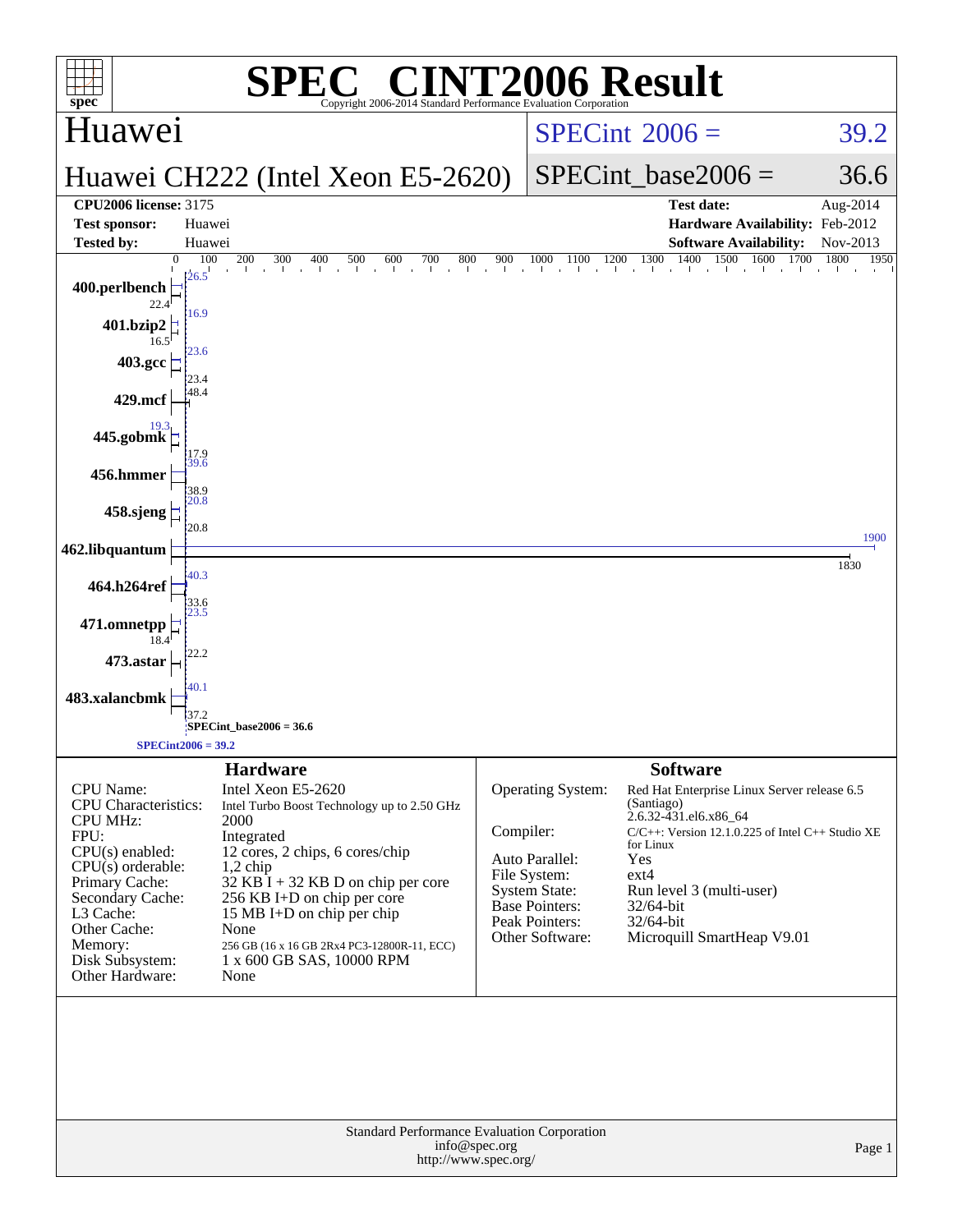

#### Huawei

#### $SPECint2006 = 39.2$  $SPECint2006 = 39.2$

### Huawei CH222 (Intel Xeon E5-2620)

#### SPECint base2006 =  $36.6$

#### **[CPU2006 license:](http://www.spec.org/auto/cpu2006/Docs/result-fields.html#CPU2006license)** 3175 **[Test date:](http://www.spec.org/auto/cpu2006/Docs/result-fields.html#Testdate)** Aug-2014

**[Test sponsor:](http://www.spec.org/auto/cpu2006/Docs/result-fields.html#Testsponsor)** Huawei **[Hardware Availability:](http://www.spec.org/auto/cpu2006/Docs/result-fields.html#HardwareAvailability)** Feb-2012 **[Tested by:](http://www.spec.org/auto/cpu2006/Docs/result-fields.html#Testedby)** Huawei **[Software Availability:](http://www.spec.org/auto/cpu2006/Docs/result-fields.html#SoftwareAvailability)** Nov-2013

#### **[Results Table](http://www.spec.org/auto/cpu2006/Docs/result-fields.html#ResultsTable)**

|                   | <b>Base</b>                                       |              |                |       |                |       | <b>Peak</b>                                                |              |                |              |                |              |
|-------------------|---------------------------------------------------|--------------|----------------|-------|----------------|-------|------------------------------------------------------------|--------------|----------------|--------------|----------------|--------------|
| <b>Benchmark</b>  | <b>Seconds</b>                                    | <b>Ratio</b> | <b>Seconds</b> | Ratio | <b>Seconds</b> | Ratio | <b>Seconds</b>                                             | <b>Ratio</b> | <b>Seconds</b> | <b>Ratio</b> | <b>Seconds</b> | <b>Ratio</b> |
| $ 400$ .perlbench | 437                                               | 22.3         | 435            | 22.4  | 436            | 22.4  | 369                                                        | 26.5         | 368            | 26.5         | 368            | 26.6         |
| 401.bzip2         | 583                                               | 16.5         | 583            | 16.5  | 584            | 16.5  | 571                                                        | <b>16.9</b>  | 571            | 16.9         | 570            | 16.9         |
| $403.\text{gcc}$  | 344                                               | 23.4         | 344            | 23.4  | 343            | 23.4  | 341                                                        | 23.6         | <u>341</u>     | 23.6         | 340            | 23.6         |
| $429$ .mcf        | 188                                               | 48.4         | 189            | 48.1  | 188            | 48.4  | 188                                                        | 48.4         | 189            | 48.1         | 188            | 48.4         |
| $445$ .gobmk      | 585                                               | 17.9         | 585            | 17.9  | 584            | 17.9  | 544                                                        | 19.3         | 543            | 19.3         | 543            | 19.3         |
| 456.hmmer         | 240                                               | 38.9         | 239            | 39.0  | 242            | 38.5  | 234                                                        | 39.8         | 240            | 38.8         | 235            | <u>39.6</u>  |
| $458$ .sjeng      | 581                                               | 20.8         | 581            | 20.8  | 582            | 20.8  | 583                                                        | 20.8         | 583            | 20.8         | 583            | 20.8         |
| 462.libquantum    | 11.3                                              | 1830         | <u>11.3</u>    | 1830  | 11.3           | 1830  | 10.9                                                       | 1900         | 10.9           | 1900         | <b>10.9</b>    | <b>1900</b>  |
| 464.h264ref       | 658                                               | 33.6         | 660            | 33.6  | 659            | 33.6  | 560                                                        | 39.5         | 549            | 40.3         | 547            | 40.5         |
| 471.omnetpp       | 341                                               | 18.4         | 341            | 18.3  | 341            | 18.4  | 267                                                        | 23.4         | 266            | <u>23.5</u>  | 266            | 23.5         |
| $473$ . astar     | 318                                               | 22.1         | 316            | 22.2  | 315            | 22.3  | 318                                                        | 22.1         | 316            | <u>22.2</u>  | 315            | 22.3         |
| 483.xalancbmk     | 185                                               | 37.2         | 186            | 37.2  | 186            | 37.1  | 172                                                        | 40.1         | 172            | 40.1         | 172            | 40.1         |
|                   | Decute ennear in the order in which they were run |              |                |       |                |       | <b>Dold</b> underlined tout indicates a modian measurement |              |                |              |                |              |

Results appear in the [order in which they were run.](http://www.spec.org/auto/cpu2006/Docs/result-fields.html#RunOrder) Bold underlined text [indicates a median measurement.](http://www.spec.org/auto/cpu2006/Docs/result-fields.html#Median)

#### **[Operating System Notes](http://www.spec.org/auto/cpu2006/Docs/result-fields.html#OperatingSystemNotes)**

Stack size set to unlimited using "ulimit -s unlimited"

#### **[Platform Notes](http://www.spec.org/auto/cpu2006/Docs/result-fields.html#PlatformNotes)**

Standard Performance Evaluation Corporation BIOS configuration: Set Power Efficiency Mode to Custom Baseboard Management Controller used to adjust the fan speed to 100% Sysinfo program /spec/config/sysinfo.rev6800 \$Rev: 6800 \$ \$Date:: 2011-10-11 #\$ 6f2ebdff5032aaa42e583f96b07f99d3 running on SPECCPU Tue Aug 5 03:43:06 2014 This section contains SUT (System Under Test) info as seen by some common utilities. To remove or add to this section, see: <http://www.spec.org/cpu2006/Docs/config.html#sysinfo> From /proc/cpuinfo model name : Intel(R) Xeon(R) CPU E5-2620 0 @ 2.00GHz 2 "physical id"s (chips) 12 "processors" cores, siblings (Caution: counting these is hw and system dependent. The following excerpts from /proc/cpuinfo might not be reliable. Use with caution.) cpu cores : 6 siblings : 6 physical 0: cores 0 1 2 3 4 5 physical 1: cores 0 1 2 3 4 5 cache size : 15360 KB Continued on next page

[info@spec.org](mailto:info@spec.org) <http://www.spec.org/>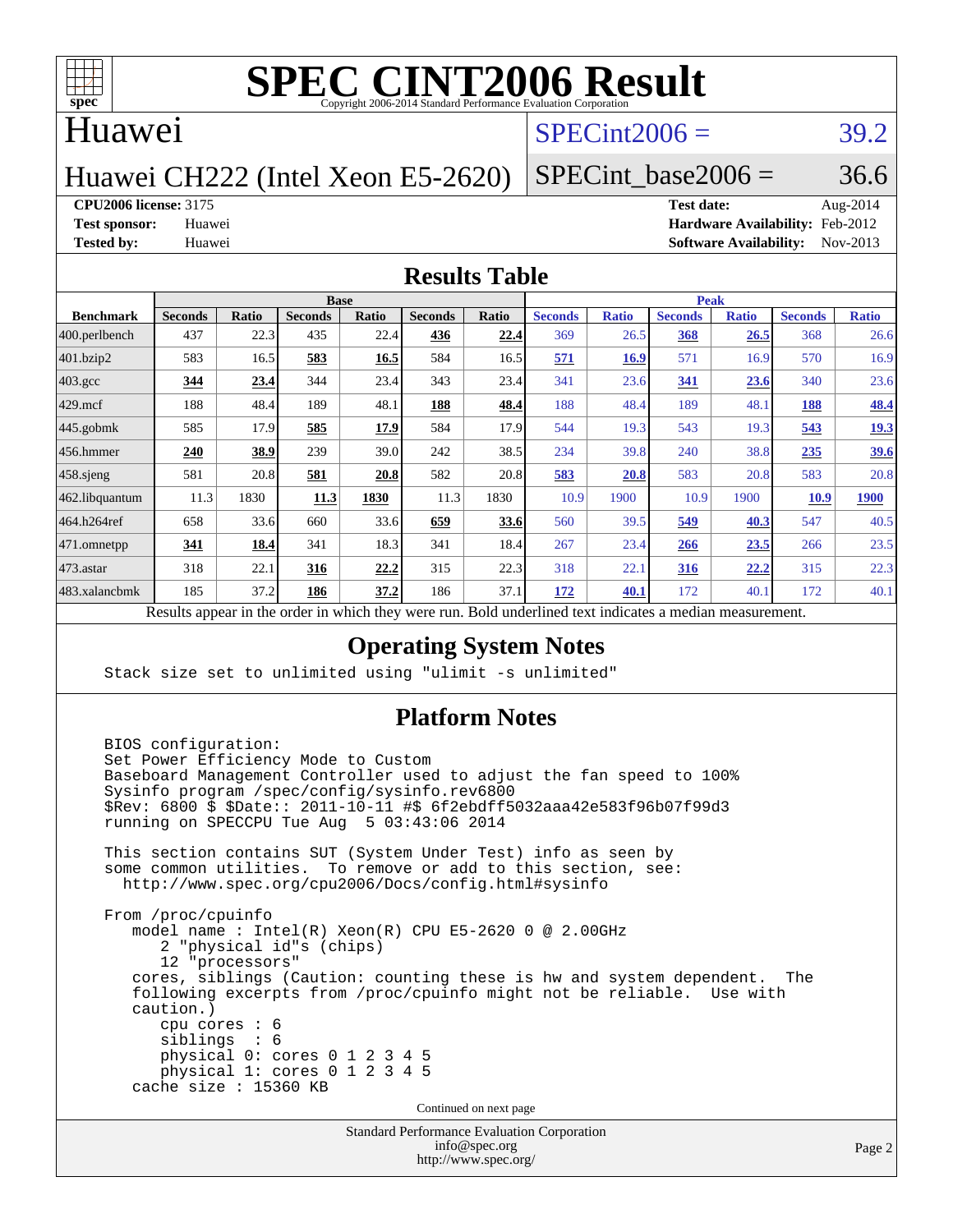

#### Huawei

 $SPECint2006 = 39.2$  $SPECint2006 = 39.2$ 

Huawei CH222 (Intel Xeon E5-2620)

SPECint base2006 =  $36.6$ 

**[CPU2006 license:](http://www.spec.org/auto/cpu2006/Docs/result-fields.html#CPU2006license)** 3175 **[Test date:](http://www.spec.org/auto/cpu2006/Docs/result-fields.html#Testdate)** Aug-2014 **[Test sponsor:](http://www.spec.org/auto/cpu2006/Docs/result-fields.html#Testsponsor)** Huawei **[Hardware Availability:](http://www.spec.org/auto/cpu2006/Docs/result-fields.html#HardwareAvailability)** Feb-2012 **[Tested by:](http://www.spec.org/auto/cpu2006/Docs/result-fields.html#Testedby)** Huawei **[Software Availability:](http://www.spec.org/auto/cpu2006/Docs/result-fields.html#SoftwareAvailability)** Nov-2013

#### **[Platform Notes \(Continued\)](http://www.spec.org/auto/cpu2006/Docs/result-fields.html#PlatformNotes)**

 From /proc/meminfo MemTotal: 264478184 kB HugePages\_Total: 0<br>Hugepagesize: 2048 kB Hugepagesize: /usr/bin/lsb\_release -d Red Hat Enterprise Linux Server release 6.5 (Santiago) From /etc/\*release\* /etc/\*version\* redhat-release: Red Hat Enterprise Linux Server release 6.5 (Santiago) system-release: Red Hat Enterprise Linux Server release 6.5 (Santiago) system-release-cpe: cpe:/o:redhat:enterprise\_linux:6server:ga:server uname -a: Linux SPECCPU 2.6.32-431.el6.x86\_64 #1 SMP Sun Nov 10 22:19:54 EST 2013 x86\_64 x86\_64 x86\_64 GNU/Linux run-level 3 Aug 5 03:38 SPEC is set to: /spec Filesystem Type Size Used Avail Use% Mounted on<br>
/dev/sda2 ext4 543G 41G 475G 8% / /dev/sda2 ext4 543G 41G 475G 8% / Additional information from dmidecode: Memory: 16x Hynix HMT42GR7MFR4C-PB 16 GB 1600 MHz 2 rank (End of data from sysinfo program)

#### **[General Notes](http://www.spec.org/auto/cpu2006/Docs/result-fields.html#GeneralNotes)**

Environment variables set by runspec before the start of the run: KMP\_AFFINITY = "granularity=fine,compact,0,1" LD\_LIBRARY\_PATH = "/spec/libs/32:/spec/libs/64" OMP NUM THREADS = "12" Binaries compiled on a system with 2 x Xeon X5645 CPU + 16GB memory using RHEL 6.1

 Transparent Huge Pages enabled with: echo always > /sys/kernel/mm/redhat\_transparent\_hugepage/enabled

### **[Base Compiler Invocation](http://www.spec.org/auto/cpu2006/Docs/result-fields.html#BaseCompilerInvocation)**

[C benchmarks](http://www.spec.org/auto/cpu2006/Docs/result-fields.html#Cbenchmarks):  $\text{icc}$   $-\text{m64}$ 

[C++ benchmarks:](http://www.spec.org/auto/cpu2006/Docs/result-fields.html#CXXbenchmarks) [icpc -m64](http://www.spec.org/cpu2006/results/res2014q3/cpu2006-20140807-30825.flags.html#user_CXXbase_intel_icpc_64bit_fc66a5337ce925472a5c54ad6a0de310)

> Standard Performance Evaluation Corporation [info@spec.org](mailto:info@spec.org) <http://www.spec.org/>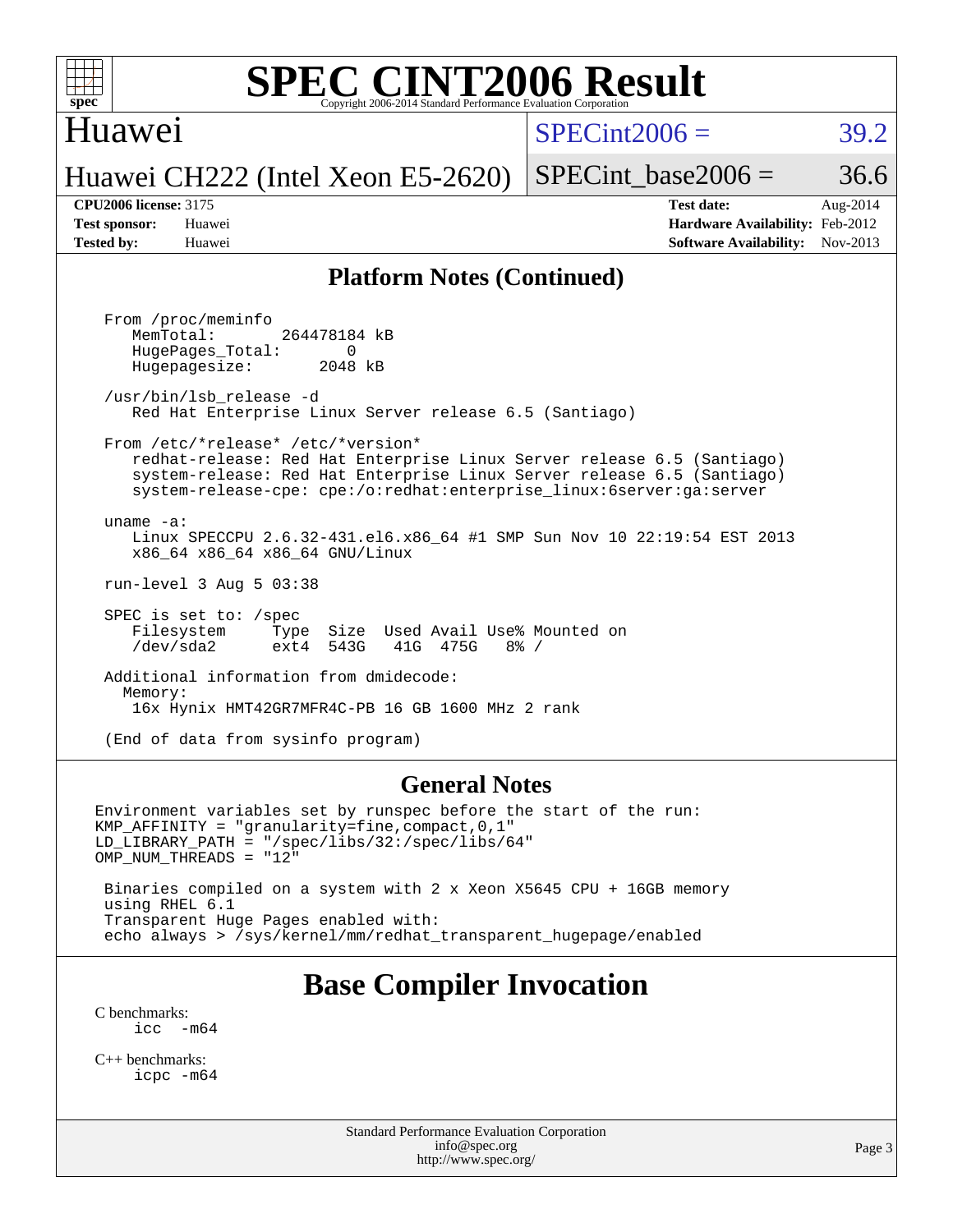

#### Huawei

 $SPECint2006 = 39.2$  $SPECint2006 = 39.2$ 

Huawei CH222 (Intel Xeon E5-2620)

SPECint base2006 =  $36.6$ 

**[CPU2006 license:](http://www.spec.org/auto/cpu2006/Docs/result-fields.html#CPU2006license)** 3175 **[Test date:](http://www.spec.org/auto/cpu2006/Docs/result-fields.html#Testdate)** Aug-2014 **[Test sponsor:](http://www.spec.org/auto/cpu2006/Docs/result-fields.html#Testsponsor)** Huawei **[Hardware Availability:](http://www.spec.org/auto/cpu2006/Docs/result-fields.html#HardwareAvailability)** Feb-2012 **[Tested by:](http://www.spec.org/auto/cpu2006/Docs/result-fields.html#Testedby)** Huawei **[Software Availability:](http://www.spec.org/auto/cpu2006/Docs/result-fields.html#SoftwareAvailability)** Nov-2013

#### **[Base Portability Flags](http://www.spec.org/auto/cpu2006/Docs/result-fields.html#BasePortabilityFlags)**

 400.perlbench: [-DSPEC\\_CPU\\_LP64](http://www.spec.org/cpu2006/results/res2014q3/cpu2006-20140807-30825.flags.html#b400.perlbench_basePORTABILITY_DSPEC_CPU_LP64) [-DSPEC\\_CPU\\_LINUX\\_X64](http://www.spec.org/cpu2006/results/res2014q3/cpu2006-20140807-30825.flags.html#b400.perlbench_baseCPORTABILITY_DSPEC_CPU_LINUX_X64) 401.bzip2: [-DSPEC\\_CPU\\_LP64](http://www.spec.org/cpu2006/results/res2014q3/cpu2006-20140807-30825.flags.html#suite_basePORTABILITY401_bzip2_DSPEC_CPU_LP64) 403.gcc: [-DSPEC\\_CPU\\_LP64](http://www.spec.org/cpu2006/results/res2014q3/cpu2006-20140807-30825.flags.html#suite_basePORTABILITY403_gcc_DSPEC_CPU_LP64) 429.mcf: [-DSPEC\\_CPU\\_LP64](http://www.spec.org/cpu2006/results/res2014q3/cpu2006-20140807-30825.flags.html#suite_basePORTABILITY429_mcf_DSPEC_CPU_LP64) 445.gobmk: [-DSPEC\\_CPU\\_LP64](http://www.spec.org/cpu2006/results/res2014q3/cpu2006-20140807-30825.flags.html#suite_basePORTABILITY445_gobmk_DSPEC_CPU_LP64) 456.hmmer: [-DSPEC\\_CPU\\_LP64](http://www.spec.org/cpu2006/results/res2014q3/cpu2006-20140807-30825.flags.html#suite_basePORTABILITY456_hmmer_DSPEC_CPU_LP64) 458.sjeng: [-DSPEC\\_CPU\\_LP64](http://www.spec.org/cpu2006/results/res2014q3/cpu2006-20140807-30825.flags.html#suite_basePORTABILITY458_sjeng_DSPEC_CPU_LP64) 462.libquantum: [-DSPEC\\_CPU\\_LP64](http://www.spec.org/cpu2006/results/res2014q3/cpu2006-20140807-30825.flags.html#suite_basePORTABILITY462_libquantum_DSPEC_CPU_LP64) [-DSPEC\\_CPU\\_LINUX](http://www.spec.org/cpu2006/results/res2014q3/cpu2006-20140807-30825.flags.html#b462.libquantum_baseCPORTABILITY_DSPEC_CPU_LINUX) 464.h264ref: [-DSPEC\\_CPU\\_LP64](http://www.spec.org/cpu2006/results/res2014q3/cpu2006-20140807-30825.flags.html#suite_basePORTABILITY464_h264ref_DSPEC_CPU_LP64) 471.omnetpp: [-DSPEC\\_CPU\\_LP64](http://www.spec.org/cpu2006/results/res2014q3/cpu2006-20140807-30825.flags.html#suite_basePORTABILITY471_omnetpp_DSPEC_CPU_LP64) 473.astar: [-DSPEC\\_CPU\\_LP64](http://www.spec.org/cpu2006/results/res2014q3/cpu2006-20140807-30825.flags.html#suite_basePORTABILITY473_astar_DSPEC_CPU_LP64) 483.xalancbmk: [-DSPEC\\_CPU\\_LP64](http://www.spec.org/cpu2006/results/res2014q3/cpu2006-20140807-30825.flags.html#suite_basePORTABILITY483_xalancbmk_DSPEC_CPU_LP64) [-DSPEC\\_CPU\\_LINUX](http://www.spec.org/cpu2006/results/res2014q3/cpu2006-20140807-30825.flags.html#b483.xalancbmk_baseCXXPORTABILITY_DSPEC_CPU_LINUX)

#### **[Base Optimization Flags](http://www.spec.org/auto/cpu2006/Docs/result-fields.html#BaseOptimizationFlags)**

[C benchmarks](http://www.spec.org/auto/cpu2006/Docs/result-fields.html#Cbenchmarks):

[-xSSE4.2](http://www.spec.org/cpu2006/results/res2014q3/cpu2006-20140807-30825.flags.html#user_CCbase_f-xSSE42_f91528193cf0b216347adb8b939d4107) [-ipo](http://www.spec.org/cpu2006/results/res2014q3/cpu2006-20140807-30825.flags.html#user_CCbase_f-ipo) [-O3](http://www.spec.org/cpu2006/results/res2014q3/cpu2006-20140807-30825.flags.html#user_CCbase_f-O3) [-no-prec-div](http://www.spec.org/cpu2006/results/res2014q3/cpu2006-20140807-30825.flags.html#user_CCbase_f-no-prec-div) [-parallel](http://www.spec.org/cpu2006/results/res2014q3/cpu2006-20140807-30825.flags.html#user_CCbase_f-parallel) [-opt-prefetch](http://www.spec.org/cpu2006/results/res2014q3/cpu2006-20140807-30825.flags.html#user_CCbase_f-opt-prefetch) [-auto-p32](http://www.spec.org/cpu2006/results/res2014q3/cpu2006-20140807-30825.flags.html#user_CCbase_f-auto-p32)

[C++ benchmarks:](http://www.spec.org/auto/cpu2006/Docs/result-fields.html#CXXbenchmarks)

[-xSSE4.2](http://www.spec.org/cpu2006/results/res2014q3/cpu2006-20140807-30825.flags.html#user_CXXbase_f-xSSE42_f91528193cf0b216347adb8b939d4107) [-ipo](http://www.spec.org/cpu2006/results/res2014q3/cpu2006-20140807-30825.flags.html#user_CXXbase_f-ipo) [-O3](http://www.spec.org/cpu2006/results/res2014q3/cpu2006-20140807-30825.flags.html#user_CXXbase_f-O3) [-no-prec-div](http://www.spec.org/cpu2006/results/res2014q3/cpu2006-20140807-30825.flags.html#user_CXXbase_f-no-prec-div) [-opt-prefetch](http://www.spec.org/cpu2006/results/res2014q3/cpu2006-20140807-30825.flags.html#user_CXXbase_f-opt-prefetch) [-auto-p32](http://www.spec.org/cpu2006/results/res2014q3/cpu2006-20140807-30825.flags.html#user_CXXbase_f-auto-p32) [-Wl,-z,muldefs](http://www.spec.org/cpu2006/results/res2014q3/cpu2006-20140807-30825.flags.html#user_CXXbase_link_force_multiple1_74079c344b956b9658436fd1b6dd3a8a) [-L/smartheap -lsmartheap64](http://www.spec.org/cpu2006/results/res2014q3/cpu2006-20140807-30825.flags.html#user_CXXbase_SmartHeap64_5e654037dadeae1fe403ab4b4466e60b)

#### **[Base Other Flags](http://www.spec.org/auto/cpu2006/Docs/result-fields.html#BaseOtherFlags)**

[C benchmarks](http://www.spec.org/auto/cpu2006/Docs/result-fields.html#Cbenchmarks):

403.gcc: [-Dalloca=\\_alloca](http://www.spec.org/cpu2006/results/res2014q3/cpu2006-20140807-30825.flags.html#b403.gcc_baseEXTRA_CFLAGS_Dalloca_be3056838c12de2578596ca5467af7f3)

### **[Peak Compiler Invocation](http://www.spec.org/auto/cpu2006/Docs/result-fields.html#PeakCompilerInvocation)**

[C benchmarks \(except as noted below\)](http://www.spec.org/auto/cpu2006/Docs/result-fields.html#Cbenchmarksexceptasnotedbelow):

[icc -m64](http://www.spec.org/cpu2006/results/res2014q3/cpu2006-20140807-30825.flags.html#user_CCpeak_intel_icc_64bit_f346026e86af2a669e726fe758c88044)

400.perlbench: [icc -m32](http://www.spec.org/cpu2006/results/res2014q3/cpu2006-20140807-30825.flags.html#user_peakCCLD400_perlbench_intel_icc_a6a621f8d50482236b970c6ac5f55f93)

445.gobmk: [icc -m32](http://www.spec.org/cpu2006/results/res2014q3/cpu2006-20140807-30825.flags.html#user_peakCCLD445_gobmk_intel_icc_a6a621f8d50482236b970c6ac5f55f93)

464.h264ref: [icc -m32](http://www.spec.org/cpu2006/results/res2014q3/cpu2006-20140807-30825.flags.html#user_peakCCLD464_h264ref_intel_icc_a6a621f8d50482236b970c6ac5f55f93)

[C++ benchmarks \(except as noted below\):](http://www.spec.org/auto/cpu2006/Docs/result-fields.html#CXXbenchmarksexceptasnotedbelow) [icpc -m32](http://www.spec.org/cpu2006/results/res2014q3/cpu2006-20140807-30825.flags.html#user_CXXpeak_intel_icpc_4e5a5ef1a53fd332b3c49e69c3330699)

473.astar: [icpc -m64](http://www.spec.org/cpu2006/results/res2014q3/cpu2006-20140807-30825.flags.html#user_peakCXXLD473_astar_intel_icpc_64bit_fc66a5337ce925472a5c54ad6a0de310)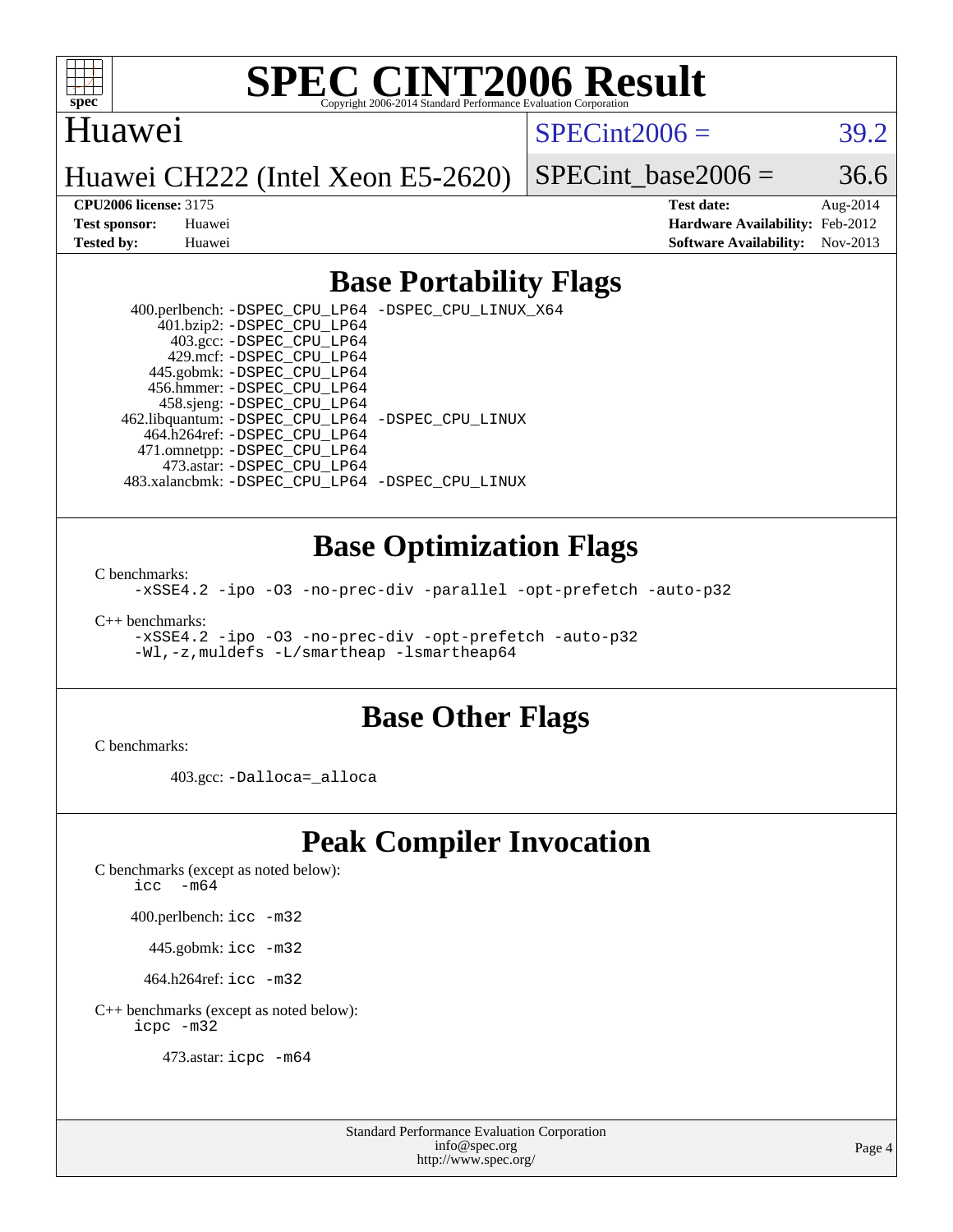

#### Huawei

 $SPECint2006 = 39.2$  $SPECint2006 = 39.2$ 

Huawei CH222 (Intel Xeon E5-2620)

SPECint base2006 =  $36.6$ 

**[CPU2006 license:](http://www.spec.org/auto/cpu2006/Docs/result-fields.html#CPU2006license)** 3175 **[Test date:](http://www.spec.org/auto/cpu2006/Docs/result-fields.html#Testdate)** Aug-2014 **[Test sponsor:](http://www.spec.org/auto/cpu2006/Docs/result-fields.html#Testsponsor)** Huawei **[Hardware Availability:](http://www.spec.org/auto/cpu2006/Docs/result-fields.html#HardwareAvailability)** Feb-2012 **[Tested by:](http://www.spec.org/auto/cpu2006/Docs/result-fields.html#Testedby)** Huawei **[Software Availability:](http://www.spec.org/auto/cpu2006/Docs/result-fields.html#SoftwareAvailability)** Nov-2013

#### **[Peak Portability Flags](http://www.spec.org/auto/cpu2006/Docs/result-fields.html#PeakPortabilityFlags)**

 400.perlbench: [-DSPEC\\_CPU\\_LINUX\\_IA32](http://www.spec.org/cpu2006/results/res2014q3/cpu2006-20140807-30825.flags.html#b400.perlbench_peakCPORTABILITY_DSPEC_CPU_LINUX_IA32) 401.bzip2: [-DSPEC\\_CPU\\_LP64](http://www.spec.org/cpu2006/results/res2014q3/cpu2006-20140807-30825.flags.html#suite_peakPORTABILITY401_bzip2_DSPEC_CPU_LP64) 403.gcc: [-DSPEC\\_CPU\\_LP64](http://www.spec.org/cpu2006/results/res2014q3/cpu2006-20140807-30825.flags.html#suite_peakPORTABILITY403_gcc_DSPEC_CPU_LP64) 429.mcf: [-DSPEC\\_CPU\\_LP64](http://www.spec.org/cpu2006/results/res2014q3/cpu2006-20140807-30825.flags.html#suite_peakPORTABILITY429_mcf_DSPEC_CPU_LP64) 456.hmmer: [-DSPEC\\_CPU\\_LP64](http://www.spec.org/cpu2006/results/res2014q3/cpu2006-20140807-30825.flags.html#suite_peakPORTABILITY456_hmmer_DSPEC_CPU_LP64) 458.sjeng: [-DSPEC\\_CPU\\_LP64](http://www.spec.org/cpu2006/results/res2014q3/cpu2006-20140807-30825.flags.html#suite_peakPORTABILITY458_sjeng_DSPEC_CPU_LP64) 462.libquantum: [-DSPEC\\_CPU\\_LP64](http://www.spec.org/cpu2006/results/res2014q3/cpu2006-20140807-30825.flags.html#suite_peakPORTABILITY462_libquantum_DSPEC_CPU_LP64) [-DSPEC\\_CPU\\_LINUX](http://www.spec.org/cpu2006/results/res2014q3/cpu2006-20140807-30825.flags.html#b462.libquantum_peakCPORTABILITY_DSPEC_CPU_LINUX) 473.astar: [-DSPEC\\_CPU\\_LP64](http://www.spec.org/cpu2006/results/res2014q3/cpu2006-20140807-30825.flags.html#suite_peakPORTABILITY473_astar_DSPEC_CPU_LP64) 483.xalancbmk: [-DSPEC\\_CPU\\_LINUX](http://www.spec.org/cpu2006/results/res2014q3/cpu2006-20140807-30825.flags.html#b483.xalancbmk_peakCXXPORTABILITY_DSPEC_CPU_LINUX)

### **[Peak Optimization Flags](http://www.spec.org/auto/cpu2006/Docs/result-fields.html#PeakOptimizationFlags)**

[C benchmarks](http://www.spec.org/auto/cpu2006/Docs/result-fields.html#Cbenchmarks):

Standard Performance Evaluation Corporation [info@spec.org](mailto:info@spec.org) 400.perlbench: [-xSSE4.2](http://www.spec.org/cpu2006/results/res2014q3/cpu2006-20140807-30825.flags.html#user_peakPASS2_CFLAGSPASS2_LDCFLAGS400_perlbench_f-xSSE42_f91528193cf0b216347adb8b939d4107)(pass 2) [-prof-gen](http://www.spec.org/cpu2006/results/res2014q3/cpu2006-20140807-30825.flags.html#user_peakPASS1_CFLAGSPASS1_LDCFLAGS400_perlbench_prof_gen_e43856698f6ca7b7e442dfd80e94a8fc)(pass 1) [-ipo](http://www.spec.org/cpu2006/results/res2014q3/cpu2006-20140807-30825.flags.html#user_peakPASS2_CFLAGSPASS2_LDCFLAGS400_perlbench_f-ipo)(pass 2) [-O3](http://www.spec.org/cpu2006/results/res2014q3/cpu2006-20140807-30825.flags.html#user_peakPASS2_CFLAGSPASS2_LDCFLAGS400_perlbench_f-O3)(pass 2) [-no-prec-div](http://www.spec.org/cpu2006/results/res2014q3/cpu2006-20140807-30825.flags.html#user_peakPASS2_CFLAGSPASS2_LDCFLAGS400_perlbench_f-no-prec-div)(pass 2) [-prof-use](http://www.spec.org/cpu2006/results/res2014q3/cpu2006-20140807-30825.flags.html#user_peakPASS2_CFLAGSPASS2_LDCFLAGS400_perlbench_prof_use_bccf7792157ff70d64e32fe3e1250b55)(pass 2) [-opt-prefetch](http://www.spec.org/cpu2006/results/res2014q3/cpu2006-20140807-30825.flags.html#user_peakCOPTIMIZE400_perlbench_f-opt-prefetch) [-ansi-alias](http://www.spec.org/cpu2006/results/res2014q3/cpu2006-20140807-30825.flags.html#user_peakCOPTIMIZE400_perlbench_f-ansi-alias) 401.bzip2: [-xSSE4.2](http://www.spec.org/cpu2006/results/res2014q3/cpu2006-20140807-30825.flags.html#user_peakPASS2_CFLAGSPASS2_LDCFLAGS401_bzip2_f-xSSE42_f91528193cf0b216347adb8b939d4107)(pass 2) [-prof-gen](http://www.spec.org/cpu2006/results/res2014q3/cpu2006-20140807-30825.flags.html#user_peakPASS1_CFLAGSPASS1_LDCFLAGS401_bzip2_prof_gen_e43856698f6ca7b7e442dfd80e94a8fc)(pass 1) [-ipo](http://www.spec.org/cpu2006/results/res2014q3/cpu2006-20140807-30825.flags.html#user_peakPASS2_CFLAGSPASS2_LDCFLAGS401_bzip2_f-ipo)(pass 2) [-O3](http://www.spec.org/cpu2006/results/res2014q3/cpu2006-20140807-30825.flags.html#user_peakPASS2_CFLAGSPASS2_LDCFLAGS401_bzip2_f-O3)(pass 2) [-no-prec-div](http://www.spec.org/cpu2006/results/res2014q3/cpu2006-20140807-30825.flags.html#user_peakCOPTIMIZEPASS2_CFLAGSPASS2_LDCFLAGS401_bzip2_f-no-prec-div) [-prof-use](http://www.spec.org/cpu2006/results/res2014q3/cpu2006-20140807-30825.flags.html#user_peakPASS2_CFLAGSPASS2_LDCFLAGS401_bzip2_prof_use_bccf7792157ff70d64e32fe3e1250b55)(pass 2) [-auto-ilp32](http://www.spec.org/cpu2006/results/res2014q3/cpu2006-20140807-30825.flags.html#user_peakCOPTIMIZE401_bzip2_f-auto-ilp32) [-opt-prefetch](http://www.spec.org/cpu2006/results/res2014q3/cpu2006-20140807-30825.flags.html#user_peakCOPTIMIZE401_bzip2_f-opt-prefetch) [-ansi-alias](http://www.spec.org/cpu2006/results/res2014q3/cpu2006-20140807-30825.flags.html#user_peakCOPTIMIZE401_bzip2_f-ansi-alias) 403.gcc: [-xAVX](http://www.spec.org/cpu2006/results/res2014q3/cpu2006-20140807-30825.flags.html#user_peakCOPTIMIZE403_gcc_f-xAVX) [-ipo](http://www.spec.org/cpu2006/results/res2014q3/cpu2006-20140807-30825.flags.html#user_peakCOPTIMIZE403_gcc_f-ipo) [-O3](http://www.spec.org/cpu2006/results/res2014q3/cpu2006-20140807-30825.flags.html#user_peakCOPTIMIZE403_gcc_f-O3) [-no-prec-div](http://www.spec.org/cpu2006/results/res2014q3/cpu2006-20140807-30825.flags.html#user_peakCOPTIMIZE403_gcc_f-no-prec-div) [-inline-calloc](http://www.spec.org/cpu2006/results/res2014q3/cpu2006-20140807-30825.flags.html#user_peakCOPTIMIZE403_gcc_f-inline-calloc) [-opt-malloc-options=3](http://www.spec.org/cpu2006/results/res2014q3/cpu2006-20140807-30825.flags.html#user_peakCOPTIMIZE403_gcc_f-opt-malloc-options_13ab9b803cf986b4ee62f0a5998c2238) [-auto-ilp32](http://www.spec.org/cpu2006/results/res2014q3/cpu2006-20140807-30825.flags.html#user_peakCOPTIMIZE403_gcc_f-auto-ilp32)  $429$ .mcf: basepeak = yes 445.gobmk: [-xSSE4.2](http://www.spec.org/cpu2006/results/res2014q3/cpu2006-20140807-30825.flags.html#user_peakPASS2_CFLAGSPASS2_LDCFLAGS445_gobmk_f-xSSE42_f91528193cf0b216347adb8b939d4107)(pass 2) [-prof-gen](http://www.spec.org/cpu2006/results/res2014q3/cpu2006-20140807-30825.flags.html#user_peakPASS1_CFLAGSPASS1_LDCFLAGS445_gobmk_prof_gen_e43856698f6ca7b7e442dfd80e94a8fc)(pass 1) [-prof-use](http://www.spec.org/cpu2006/results/res2014q3/cpu2006-20140807-30825.flags.html#user_peakPASS2_CFLAGSPASS2_LDCFLAGS445_gobmk_prof_use_bccf7792157ff70d64e32fe3e1250b55)(pass 2) [-ansi-alias](http://www.spec.org/cpu2006/results/res2014q3/cpu2006-20140807-30825.flags.html#user_peakCOPTIMIZE445_gobmk_f-ansi-alias) 456.hmmer: [-xSSE4.2](http://www.spec.org/cpu2006/results/res2014q3/cpu2006-20140807-30825.flags.html#user_peakCOPTIMIZE456_hmmer_f-xSSE42_f91528193cf0b216347adb8b939d4107) [-ipo](http://www.spec.org/cpu2006/results/res2014q3/cpu2006-20140807-30825.flags.html#user_peakCOPTIMIZE456_hmmer_f-ipo) [-O3](http://www.spec.org/cpu2006/results/res2014q3/cpu2006-20140807-30825.flags.html#user_peakCOPTIMIZE456_hmmer_f-O3) [-no-prec-div](http://www.spec.org/cpu2006/results/res2014q3/cpu2006-20140807-30825.flags.html#user_peakCOPTIMIZE456_hmmer_f-no-prec-div) [-unroll2](http://www.spec.org/cpu2006/results/res2014q3/cpu2006-20140807-30825.flags.html#user_peakCOPTIMIZE456_hmmer_f-unroll_784dae83bebfb236979b41d2422d7ec2) [-auto-ilp32](http://www.spec.org/cpu2006/results/res2014q3/cpu2006-20140807-30825.flags.html#user_peakCOPTIMIZE456_hmmer_f-auto-ilp32) [-ansi-alias](http://www.spec.org/cpu2006/results/res2014q3/cpu2006-20140807-30825.flags.html#user_peakCOPTIMIZE456_hmmer_f-ansi-alias) 458.sjeng: [-xSSE4.2](http://www.spec.org/cpu2006/results/res2014q3/cpu2006-20140807-30825.flags.html#user_peakPASS2_CFLAGSPASS2_LDCFLAGS458_sjeng_f-xSSE42_f91528193cf0b216347adb8b939d4107)(pass 2) [-prof-gen](http://www.spec.org/cpu2006/results/res2014q3/cpu2006-20140807-30825.flags.html#user_peakPASS1_CFLAGSPASS1_LDCFLAGS458_sjeng_prof_gen_e43856698f6ca7b7e442dfd80e94a8fc)(pass 1) [-ipo](http://www.spec.org/cpu2006/results/res2014q3/cpu2006-20140807-30825.flags.html#user_peakPASS2_CFLAGSPASS2_LDCFLAGS458_sjeng_f-ipo)(pass 2) [-O3](http://www.spec.org/cpu2006/results/res2014q3/cpu2006-20140807-30825.flags.html#user_peakPASS2_CFLAGSPASS2_LDCFLAGS458_sjeng_f-O3)(pass 2) [-no-prec-div](http://www.spec.org/cpu2006/results/res2014q3/cpu2006-20140807-30825.flags.html#user_peakPASS2_CFLAGSPASS2_LDCFLAGS458_sjeng_f-no-prec-div)(pass 2) [-prof-use](http://www.spec.org/cpu2006/results/res2014q3/cpu2006-20140807-30825.flags.html#user_peakPASS2_CFLAGSPASS2_LDCFLAGS458_sjeng_prof_use_bccf7792157ff70d64e32fe3e1250b55)(pass 2) [-unroll4](http://www.spec.org/cpu2006/results/res2014q3/cpu2006-20140807-30825.flags.html#user_peakCOPTIMIZE458_sjeng_f-unroll_4e5e4ed65b7fd20bdcd365bec371b81f) 462.libquantum: [-xAVX](http://www.spec.org/cpu2006/results/res2014q3/cpu2006-20140807-30825.flags.html#user_peakCOPTIMIZE462_libquantum_f-xAVX) [-ipo](http://www.spec.org/cpu2006/results/res2014q3/cpu2006-20140807-30825.flags.html#user_peakCOPTIMIZE462_libquantum_f-ipo) [-O3](http://www.spec.org/cpu2006/results/res2014q3/cpu2006-20140807-30825.flags.html#user_peakCOPTIMIZE462_libquantum_f-O3) [-no-prec-div](http://www.spec.org/cpu2006/results/res2014q3/cpu2006-20140807-30825.flags.html#user_peakCOPTIMIZE462_libquantum_f-no-prec-div) [-parallel](http://www.spec.org/cpu2006/results/res2014q3/cpu2006-20140807-30825.flags.html#user_peakCOPTIMIZE462_libquantum_f-parallel) [-opt-prefetch](http://www.spec.org/cpu2006/results/res2014q3/cpu2006-20140807-30825.flags.html#user_peakCOPTIMIZE462_libquantum_f-opt-prefetch) [-auto-p32](http://www.spec.org/cpu2006/results/res2014q3/cpu2006-20140807-30825.flags.html#user_peakCOPTIMIZE462_libquantum_f-auto-p32)  $464.h264$ ref:  $-xSSE4$ .  $2(pass 2)$  [-prof-gen](http://www.spec.org/cpu2006/results/res2014q3/cpu2006-20140807-30825.flags.html#user_peakPASS1_CFLAGSPASS1_LDCFLAGS464_h264ref_prof_gen_e43856698f6ca7b7e442dfd80e94a8fc)(pass 1) [-ipo](http://www.spec.org/cpu2006/results/res2014q3/cpu2006-20140807-30825.flags.html#user_peakPASS2_CFLAGSPASS2_LDCFLAGS464_h264ref_f-ipo)(pass 2) [-O3](http://www.spec.org/cpu2006/results/res2014q3/cpu2006-20140807-30825.flags.html#user_peakPASS2_CFLAGSPASS2_LDCFLAGS464_h264ref_f-O3)(pass 2) [-no-prec-div](http://www.spec.org/cpu2006/results/res2014q3/cpu2006-20140807-30825.flags.html#user_peakPASS2_CFLAGSPASS2_LDCFLAGS464_h264ref_f-no-prec-div)(pass 2) [-prof-use](http://www.spec.org/cpu2006/results/res2014q3/cpu2006-20140807-30825.flags.html#user_peakPASS2_CFLAGSPASS2_LDCFLAGS464_h264ref_prof_use_bccf7792157ff70d64e32fe3e1250b55)(pass 2) [-unroll2](http://www.spec.org/cpu2006/results/res2014q3/cpu2006-20140807-30825.flags.html#user_peakCOPTIMIZE464_h264ref_f-unroll_784dae83bebfb236979b41d2422d7ec2) [-ansi-alias](http://www.spec.org/cpu2006/results/res2014q3/cpu2006-20140807-30825.flags.html#user_peakCOPTIMIZE464_h264ref_f-ansi-alias) [C++ benchmarks:](http://www.spec.org/auto/cpu2006/Docs/result-fields.html#CXXbenchmarks) 471.omnetpp: [-xSSE4.2](http://www.spec.org/cpu2006/results/res2014q3/cpu2006-20140807-30825.flags.html#user_peakPASS2_CXXFLAGSPASS2_LDCXXFLAGS471_omnetpp_f-xSSE42_f91528193cf0b216347adb8b939d4107)(pass 2) [-prof-gen](http://www.spec.org/cpu2006/results/res2014q3/cpu2006-20140807-30825.flags.html#user_peakPASS1_CXXFLAGSPASS1_LDCXXFLAGS471_omnetpp_prof_gen_e43856698f6ca7b7e442dfd80e94a8fc)(pass 1) [-ipo](http://www.spec.org/cpu2006/results/res2014q3/cpu2006-20140807-30825.flags.html#user_peakPASS2_CXXFLAGSPASS2_LDCXXFLAGS471_omnetpp_f-ipo)(pass 2) [-O3](http://www.spec.org/cpu2006/results/res2014q3/cpu2006-20140807-30825.flags.html#user_peakPASS2_CXXFLAGSPASS2_LDCXXFLAGS471_omnetpp_f-O3)(pass 2) [-no-prec-div](http://www.spec.org/cpu2006/results/res2014q3/cpu2006-20140807-30825.flags.html#user_peakPASS2_CXXFLAGSPASS2_LDCXXFLAGS471_omnetpp_f-no-prec-div)(pass 2) [-prof-use](http://www.spec.org/cpu2006/results/res2014q3/cpu2006-20140807-30825.flags.html#user_peakPASS2_CXXFLAGSPASS2_LDCXXFLAGS471_omnetpp_prof_use_bccf7792157ff70d64e32fe3e1250b55)(pass 2) [-opt-ra-region-strategy=block](http://www.spec.org/cpu2006/results/res2014q3/cpu2006-20140807-30825.flags.html#user_peakCXXOPTIMIZE471_omnetpp_f-opt-ra-region-strategy_5382940c29ea30302d682fc74bfe0147) [-ansi-alias](http://www.spec.org/cpu2006/results/res2014q3/cpu2006-20140807-30825.flags.html#user_peakCXXOPTIMIZE471_omnetpp_f-ansi-alias) Continued on next page

<http://www.spec.org/>